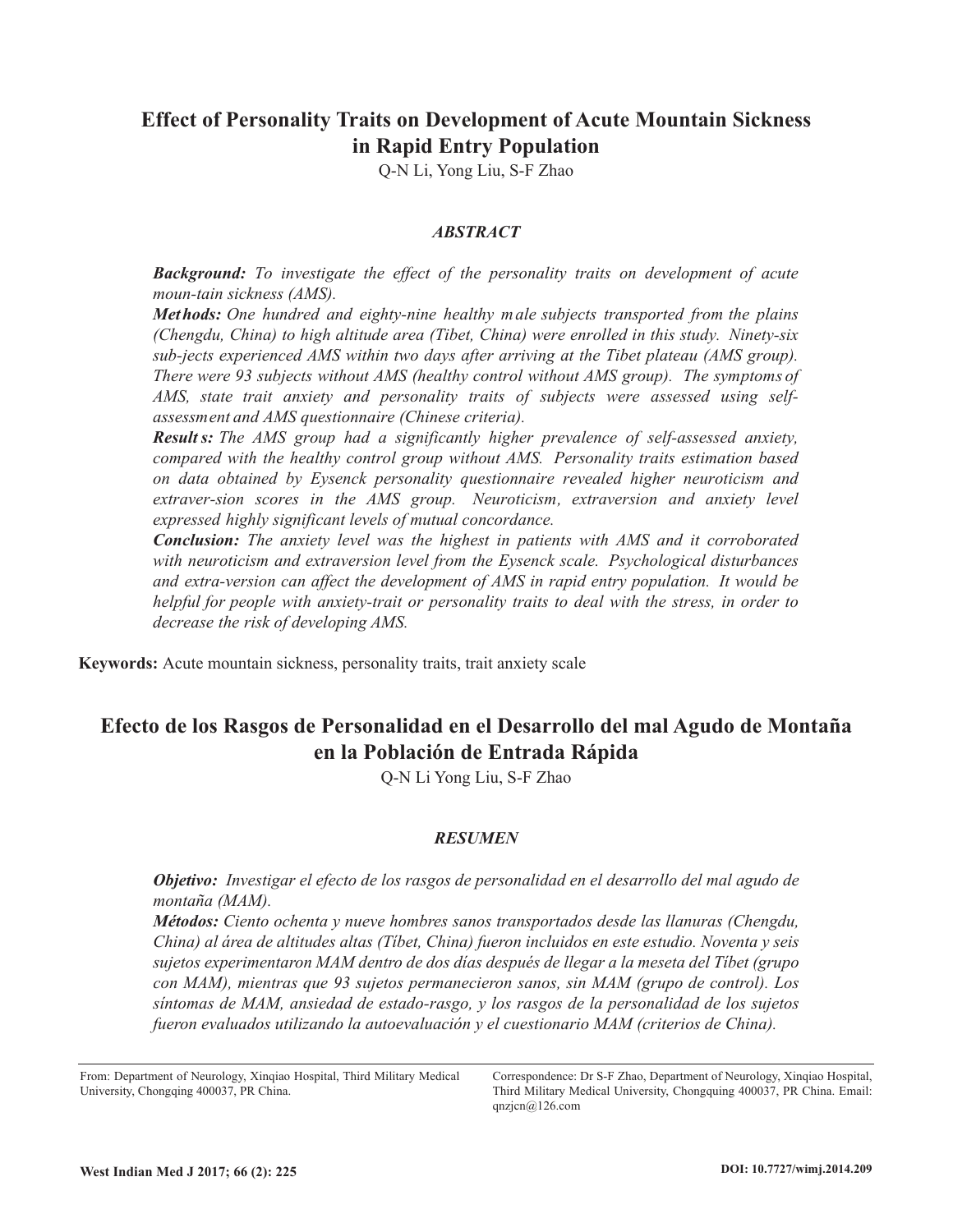*Resultados: El grupo MAM tuvo una prevalencia significativamente mayor de ansiedad autoevaluada, en comparación con el grupo de control sano sin MAM. La valoración de los rasgos de personalidad basada en datos obtenidos mediante el cuestionario de personalidad de Eysenck arrojó puntuaciones de mayor neuroticismo y extraversión en el grupo MAM. El nivel de neuroticismo, extraversión y ansiedad expresó un nivel de concordancia mutua altamente significativo.*

*Conclusión: El nivel de ansiedad fue mayor en los pacientes con MAM y se correspondió con el nivel de neuroticismo y extraversión de la escala de Eysenck. La extraversión y los disturbios psicológicos pueden afectar el desarrollo de MAM en la población de entrada rápida. Sería útil para las personas con rasgos de ansiedad rasgo o rasgos de personalidad lidiar con el estrés, con el fin de disminuir el riesgo de desarrollo de MAM.*

**Palabras claves:** Mal agudo de montaña, rasgos de personalidad, escala de ansiedad de rasgo

#### **West Indian Med J 2017; 66 (2): 226**

# **INTRODUCTION**

Acute mountain sickness (AMS) is a well-recognized illness at high altitudes, usually at an elevation of 2500 metres or higher. The manifestations of AMS include headache, fatigue or weakness, gastrointestinal indisposition, dizziness/ light-headedness and sleep disorder. Symptoms can begin to appear between four and eight hours and up to 96 hours after arrival at a high altitude location. Acute mountain sickness can sharply limit recreational activities and work, especially in the first few hours following arrival. If unrecognized and untreated, AMS progresses to high altitude cerebral oedema (HACE) or high altitude pulmonary oedema (HAPE) and may lead to death in just a few hours.

The risk of developing AMS is mainly determined by young age, speed of ascent, poor acclimatization and altitude. During ascent to high altitudes, barometric pressure falls leading to a drop in the partial pressure of oxygen, and ultimately resulting in hypobaric hypoxia-the major risk factor faced at high altitudes. In addition, many persons who got to a high altitude for the first time experienced emotional anxiety, tension, fear and physiological stress responses, including tachycardia, accelerated respiration and elevated blood pressure. Violent emotional responses and physiological stress may provoke the functional disturbance of the central nervous system, which consequently results in the disorders of major organs. Besides physical expression, psychological changes can occur as the altitude increases. Anxiety is the most common mood that accompanies stress associated with AMS. Anxiety is increased upon exposure to hypoxia in a hypobaric chamber and state-anxiety and AMS increase with altitude (1). It was also reported that

subjects who are susceptible to AMS are significantly more anxious than those who are not (2–4). Personality traits have been also suggested as a reliable predictor of altitude pathology in hypobaric chambers (1).

State anxiety (A-State) is conceptualized as a transitory emotional state or condition of the human organism that is characterized by subjective, consciously perceived feelings of tension and apprehension, and heightened autonomic nervous system activity (5, 6). Trait anxiety (A-Trait) refers to relatively stable individual differences in anxiety proneness, that is, to differences among people in their tendency to respond to situations perceived as threatening with elevations in Astate intensity (7). Given that instruments assessing anxiety and depression tend to be highly correlated, with correlations ranging from 0.45 to 0.75, distinguishing between these two states has become an important focus of research (8, 9).

Human beings manifest variability in the incidence and severity of physical disease (10). This variability may partly depend on psychological factors, which have long been thought to contribute to the predisposition and to affect the onset and course of various physical illnesses. Some of the psychological factors that have been thought to affect physical illness are constant over-time, thus, reflecting stable individual differences. Among these variables are personality traits such as neuroticism and extraversion (11).

Neuroticism represents individual differences in the tendency to experience distress and in the cognitive and behavioural styles that follow from this tendency. Higher levels of neuroticism have been associated with higher levels of self-reported illness as well as with higher-in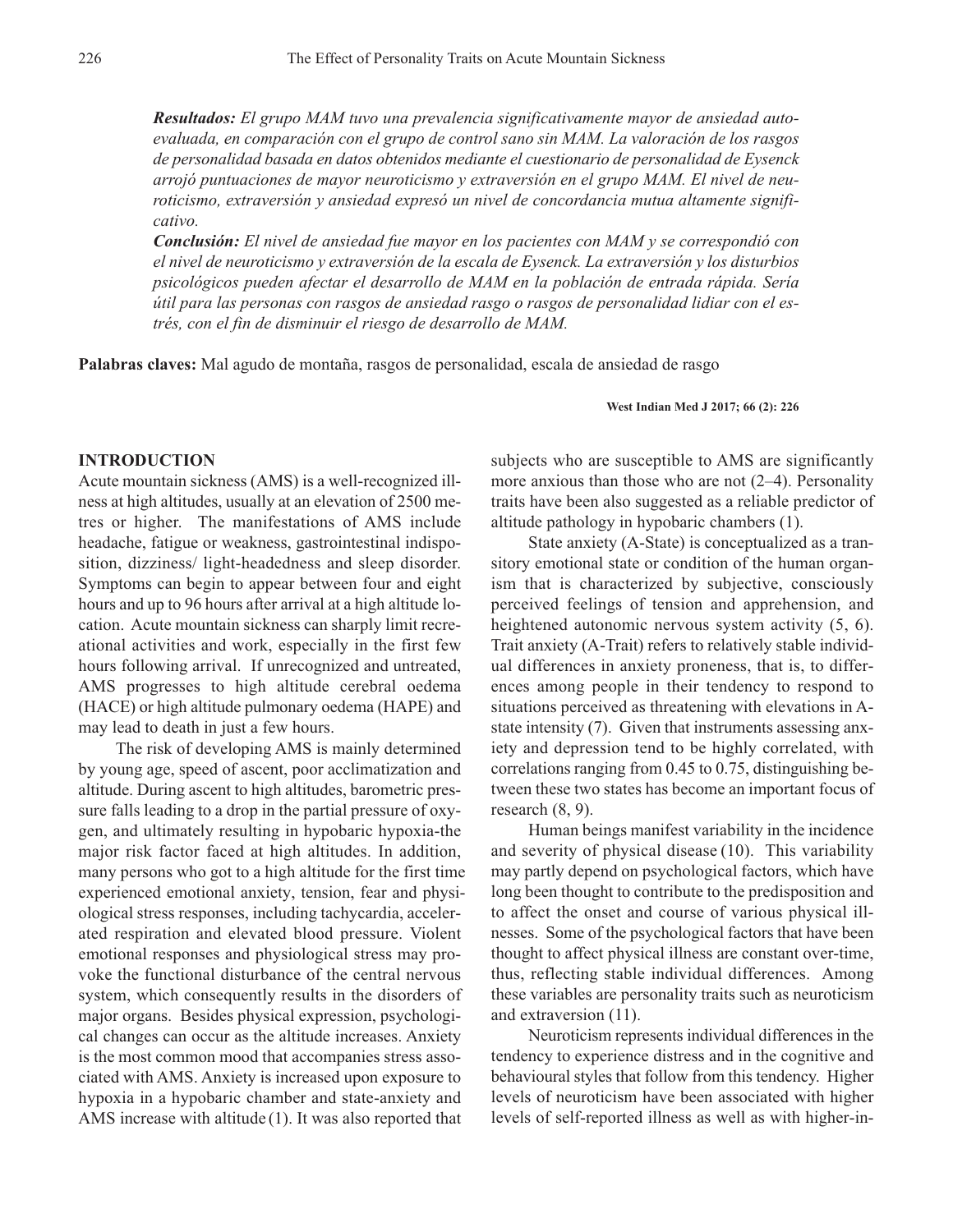cidence and severity of coronary heart diseases, asthma, arthritis, ulcer, autoimmune diseases and infections (10). Extraversion is the personality characteristic that reflects an individual's preferences for dominance. Individuals high in extraversion are described as active, assertive and energetic, whereas individuals low in extraversion can be described as quiet, reserved, shy and withdrawn (12). Higher levels of extraversion were associated with more pain-reporting in comparison to introverted persons and with the frequency of gingival inflammation (10).

We hypothesized that the personality traits, the emotion and stress disturbances induced by the high altitude environment may contribute to the development of AMS. In the current study, young adult subjects who travelled to the plateau from the plains by air were recruited. The emotional anxiety and personality traits of the participants were investigated by questionnaires, respectively. The correlation of anxiety traits and personality traits with the development of AMS was analysed.

# **SUBJECTS AND METHODS Subjects**

The enrollment trial of new recruits from the plains (Chengdu area, elevation 560 meters) to an high altitude areas (Tibet plateau, elevation 3675 meters) was performed from November 2004 to March 2005. The inclusion criteria were as follows: (1) no organic disease, (2) age  $\geq$  17 years, (3) low-land dwellers from areas 400– 1500 m, (4) had not been exposed to high altitudes in the previous year. The exclusion criteria were as follows: (1) altitude sickness related symptom, (2) autoimmune disease, malignancy, active infection, or bad cold, (3) age  $\geq$  25 years, (4) exposed to high altitude in the previous three months, (5) reluctant to cooperate with the investigation. According to the inclusion criteria and exclusion criteria, the altitude sickness symptom self-report scale of the subjects was measured and the positive cases were excluded. Finally 201 persons were enrolled in this trial. After surveying the SAI, TAI and personality scale, they were transported to Lhasa plateau by airplane. On the second day, the altitude sickness symptom self-assessed scale was filled. One hundred and eighty-nine persons with complete data were included for statistical analysis. Their ages were 17–21 years. Ninety-six (96/189, 50.79%) subjects experienced AMS within two days after arriving at the Tibet plateau (AMS group), with 93 (93/189, 49.21%) subjects without AMS (healthy control without AMS group). The demographic characteristics of them are shown in Table 1. This study was

conducted in accordance with the Declaration of Helsinki. This study was conducted with approval from the Ethics Committee of Xinqiao Hospital, Third Military Medical University. Written informed consent was obtained from all participants.

Table 1: Demographic characteristics of subjects

|                             | Demographic characteristics |                            |  |  |
|-----------------------------|-----------------------------|----------------------------|--|--|
| Group                       | Male                        | Age (years, mean $\pm$ SD) |  |  |
| AMS                         | 96                          | $18.84 \pm 0.94$           |  |  |
| Healthy control without AMS | 93                          | $18.86 \pm 0.98$           |  |  |
| Total                       | 189                         | $18.85 \pm 0.96$           |  |  |

AMS: Acute mountain sickness

#### **Assessment of acute mountain sickness symptoms**

The symptoms of AMS were assessed according to the diagnosis standard of mountain sickness in China [GJB 1098–91] (13). The grading and scoring of symptoms were as follows: the headache was divided into grade  $(\pm)$ , grade  $(+)$ , grade  $(++)$  and grade  $(++)$ , with 1, 2, 4 and 7 points, respectively; the vomiting was divided into grade  $(+)$ , grade  $(++)$  and grade  $(++)$ , with 2, 4 and 7 points, respectively; the other symptoms were not graded, and were scored with 1 point, respectively (Table 2).

| Table 2: Grading and scoring of acute mountain sickness symptom |  |  |  |  |  |  |
|-----------------------------------------------------------------|--|--|--|--|--|--|
|-----------------------------------------------------------------|--|--|--|--|--|--|

| Symptom  |                                                                                                                                                   | Grade    | <b>Score</b><br>(points) |
|----------|---------------------------------------------------------------------------------------------------------------------------------------------------|----------|--------------------------|
| Headache | Not obvious, no pain expression,<br>not affect daily activities                                                                                   | 士        | 1                        |
|          | Light, with pain expression,<br>improved after taking painkiller,<br>not affect daily activities                                                  | $^{+}$   | 2                        |
|          | Severe, with pain expression,<br>relieved after taking painkillers,<br>affect daily activities                                                    | $^{++}$  | 4                        |
|          | Severe, cannot tolerate,<br>completely bedridden, invalid<br>after taking painkillers                                                             | $^{+++}$ | 7                        |
| Vomiting | $1-2$ times every day, vomitus is<br>mainly food, significantly improved<br>after taking general antiemetic<br>drugs, not affect daily activities | $^{+}$   | $\overline{2}$           |
|          | 3–4 times every day, vomitus is<br>gastric juice, alleviated after<br>taking general antiemetic drugs,<br>affect daily activities                 | $^{++}$  | 4                        |
|          | $\geq$ 5 times every day, completely<br>bedridden, invalid after taking<br>general antiemetic drugs                                               | $^{+++}$ | 7                        |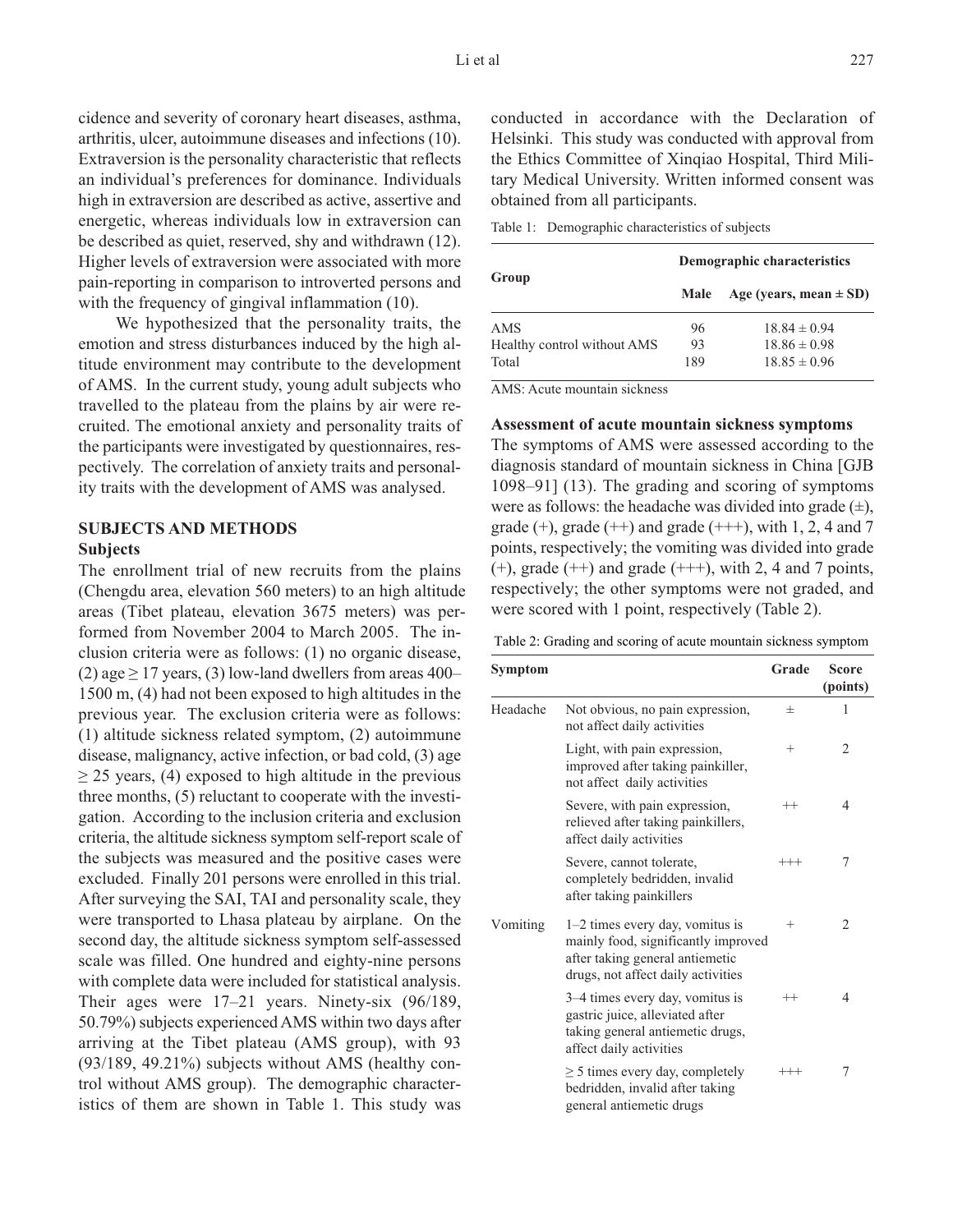| Symptom |                                                                                                                                                                                                                 | Grade | <b>Score</b><br>(points) |
|---------|-----------------------------------------------------------------------------------------------------------------------------------------------------------------------------------------------------------------|-------|--------------------------|
| Others  | Dizziness, nausea, chest tightness,<br>shortness of breath, palpitation,<br>dizziness, insomnia, lethargy,<br>anorexia, abdominal distension,<br>diarrohea, constipation, cyanotic<br>lips, hands and feet numb | 士     |                          |

According to the total points of symptoms, the grading and scoring of AMS were performed as follows: without mountain sickness, 1–4 points; mild mountain sickness, 5–10 points; moderate mountain sickness, 11– 15 points; severe mountain sickness, > 16 points (Table 3). The Cronbach's Alpha coefficient for reliability of mountain sickness scale was calculated as 0.760 (13).

Table 3: Grading and scoring of acute mountain sickness

| Grade                      | <b>Score</b>                                                                   |
|----------------------------|--------------------------------------------------------------------------------|
| Without $(\pm)$ 1-4 points |                                                                                |
| Mild $(+)$                 | Headache $(+)$ , vomiting $(+)$ or totally 5-10 points                         |
|                            | Moderate $(++)$ Headache $(++)$ , vomiting $(++)$ or totally $11-15$<br>points |
| Severe $(++)$              | Headache $(++)$ , vomiting $(++)$ or totally more<br>than 16 points            |

#### **Assessment of state-trait anxiety**

One day before arriving at the Tibet Plateau, subjects completed a self-assessed State  $\pm$  Trait Anxiety Inventory (STAI) questionnaire. State and trait anxiety were measured using the STAI (Spielberger, Gorusch, Lushene, Vagg and Jacobs, 1983). Twenty statements assess state anxiety and twenty assess trait anxiety. For state anxiety they are asked to rate how they felt "at this moment", whereas for trait anxiety they were asked to rate how they felt "generally in life". For each statement, they reported how well the statement describes them on a four-point scale (from "almost never" to "almost always"). Half of the items were reverse scored and then summed separately for state and trait anxiety. Scores ranged from 20 to 80 with higher scores indicating higher levels of anxiety (14). Test  $\pm$  retest reliabilities for the trait scale are high, ranging from  $0.73 \pm 0.86$ . Concurrent validity with other anxiety questionnaires ranged from  $0.73 \pm 0.85$  (14).

## **Assessment of personality traits**

The 3D feature of personality traits were assessed by trained psychiatrist, using personality traits scales from Eysenck personality questionnaire-Aault (EPQ-A) [88 items], which composed of four subscales: psychoticism (P), extraversion (E), neuroticism (N) and lie (L). EPQ had good construct validity, in which E and N were the most determined dimensions. The reliability coefficient of EPQ was satisfied. All subscales were re-examined within one-month interval, and the correlation coefficient was 0.83–0.90, with internal consistency coefficient of 0.68–0.81 (15).

#### **Statistical analysis**

After coding, all the answers were systematized in the common database and the following statistical analyses were performed: The Kolmogorov-Smirnoff Z test and confidence interval calculator were used to evaluate the sufficiency of the sample. The results were satisfactory: all the values belonged to normal distribution, which made them adequate for the subsequent statistical testing. Besides the usual parameters of central tendency (descriptive statistics: mean, standard deviation, extreme values); Pearson's Chi-squared, Kruskal-Wallis and oneway analysis of variance (ANOVA) with Bonfferoni *post hoc* correction test were used to show the differences in the scores obtained during the psychological and quality of life testing. The eventual correlations have been tested using Pearson's and Kendall's tau-b bivariate correlation coefficient. The entire testing was performed at 95% level of confidence.

#### **RESULTS**

#### *Effect of state anxiety on acute mountain sickness*

According to the state anxiety inventory (SAI) rating scales (Table 4), the score of SAI state of population with AMS was  $46.17 \pm 6.62$ , which was significantly higher than  $40.63 \pm 4.99$  in healthy controls without AMS. Bonferroni *post hoc* correction emphasized AMS as the group with the highest scores of anxiety. The Kruskal-Wallis test outlined the differences in the distribution of patients based on the severity of anxiety and *post hoc* Chi-square emphasized the highest number of patients with the mildto-severe anxiety in the group of AMS (Table 4).

### *Effects of trait anxiety on acute motion sickness*

According to the trait anxiety inventory (TAI) rating scales, the score of SAI state of the population with AMS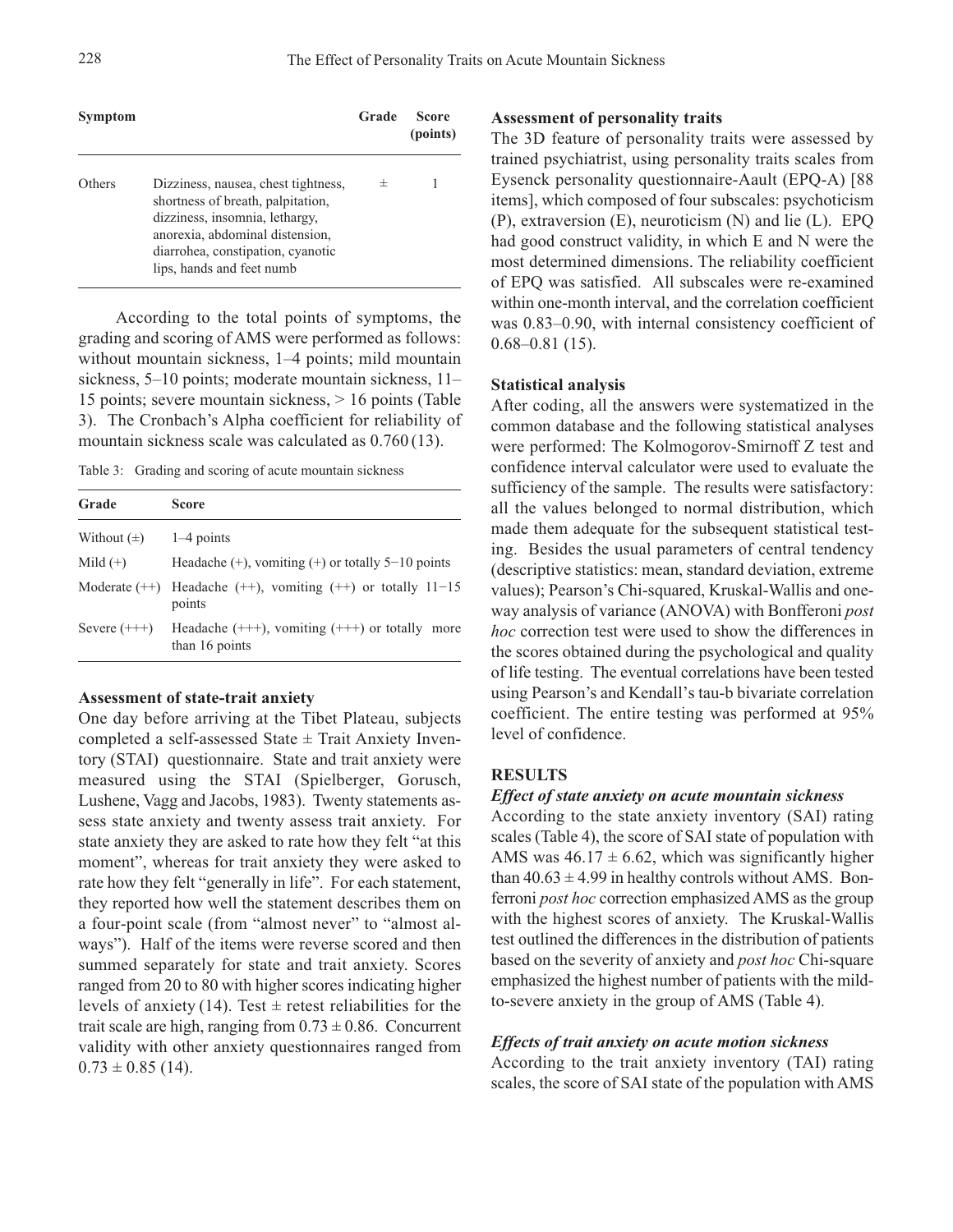229

Table 4: Self activity inventory scores in two groups

| Group                               | <b>SAI</b> score | Without<br><b>SAI</b> | Mild<br>SAI | Moderate<br><b>SAI</b> | <b>Severe</b><br>SAI |  |
|-------------------------------------|------------------|-----------------------|-------------|------------------------|----------------------|--|
| AMS (96)                            | $46.17 \pm 6.62$ | 16                    | 16          | 23                     | 41                   |  |
| Healthy control without<br>AMS (93) | $40.63 \pm 4.99$ | 39                    | 34          | 17                     | 4                    |  |

AMS: Acute mountain sickness; SAI: self activity inventory Post hoc Chi-square = 47.41; df = 3;  $p = 0.000$ .

 $\dagger$ ANOVA: F = 42.88; df = 1, 187; p = 0.000.

was  $47.74 \pm 4.46$ , which was significantly higher than  $38.71 \pm 5.62$  in the healthy control without AMS. Bonferroni *post hoc* correction emphasized AMS as the group with the highest scores of anxiety. The Kruskal-Wallis test outlined the differences in the distribution of patients based on the severity of anxiety and *post hoc* Chi-square emphasized the highest number of patients with the mildto-severe anxiety in the group of AMS (Table 5).

# **Correlation analysis of state anxiety, trait anxiety, personality traits and acute motion sickness**

As shown in Table 7, the Kendall's tau-b correlation coefficient of state anxiety, trait anxiety, neuroticism and extraversion with AMS ranged from 0.453 to 0.669 ( $p$  < 0.0001). Other items in the Eysenck test did not differ among the obtained groups.

Table 5: Trait anxiety inventory scores in two groups

| Group                                 | <b>TAI</b> score<br><b>TAI</b>       | Without<br>TAI | Mild<br>TAI | Moderate<br>TAI | <b>Severe</b> |
|---------------------------------------|--------------------------------------|----------------|-------------|-----------------|---------------|
| AMS (96)                              | $46.74 \pm 4.46\dagger$              |                | 24          | 39              | 32            |
| Healthy control<br>without AMS $(93)$ | $38.71 \pm 5.62$<br>$38.71 \pm 5.62$ | 55<br>55       | 19<br>19    | 16<br>16        | 3             |

*Post hoc* chi-square = 86.27;  $df = 3$ ;  $p = 0.000$ . TAI: trait anxiety inventory  $\dagger$ ANOVA: F = 118.62; df = 1, 187;  $p = 0.000$ ; AMS: Acute mountain sickness

**Effects of personality traits on acute motion sickness** Personality traits test (Table 6) showed that, the neuroticism score and extraversion score in the AMS group were  $12.01 \pm 3.27$  and  $15.29 \pm 2.33$ , respectively, which were significantly higher than healthy controls  $(6.11 \pm 2.34)$ and  $11.86 \pm 2.69$ , respectively). There was no significant difference of psychoticism or life score between the two groups.

#### **DISCUSSION**

Acute mountain sickness is an acute responsive disease to high altitude due to insufficient acclimation and hypobaric hypoxia (16–19) and there is risk for development of HAPE and HACE if not treated effectively (20). In addition to the disorder of fluid homeostasis as one pathogenesis of AMS (21), recent studies have proposed that AMS was correlated with the activation of the sym-

Table 6: Eysenck personality traits in two groups

| <b>Groups</b>                     | <b>Neuroticism</b> | Psychoticism    | <b>Extroversion</b> | Lie             |
|-----------------------------------|--------------------|-----------------|---------------------|-----------------|
| AMS $(96)$                        | $12.01 \pm 3.27$ † | $4.53 \pm 2.59$ | $15.29 \pm 2.33$ †  | $5.38 \pm 1.68$ |
| Healthy controls without AMS (93) | $6.11 \pm 2.34$ †  | $4.26 \pm 2.54$ | $11.86 \pm 2.69$ †  | $5.47 \pm 1.45$ |
| Statistics (ANOVA, for all        | $F = 201.14$ ,     | $F = 0.495$ ,   | $F=161.99$ ,        | $F = -0.147$ .  |
| degrees of freedom 1, 187)        | $p = 0.000$        | NS.             | $p = 0.000$         | NS.             |

AMS: Acute mountain sickness; †Bonferroni *post hoc* test: AMS and healthy controls differed at the level lower than 0.05.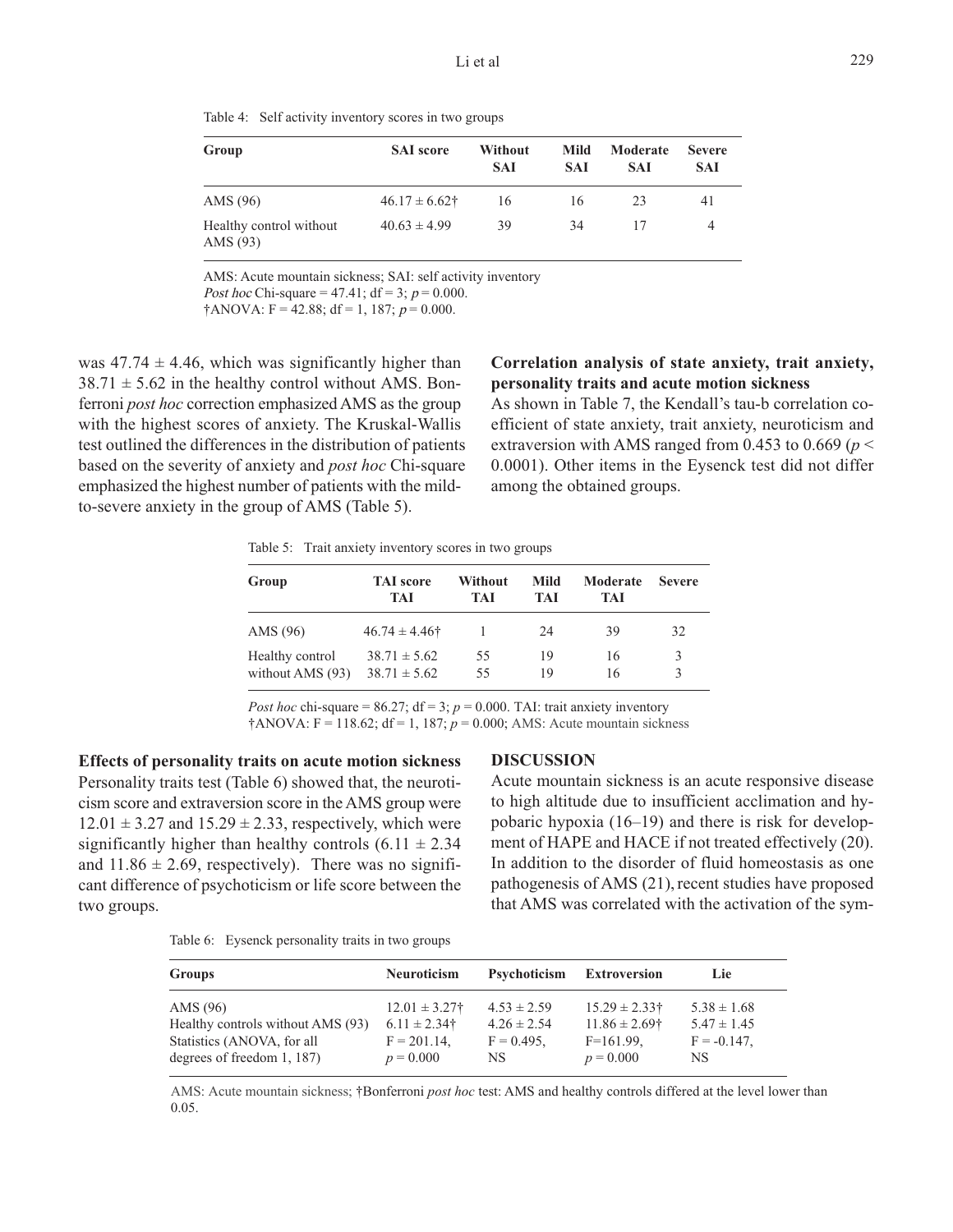pathetic nervous system which could be driven to large extent by the mood states, such as anxiety and stress. Anxiety/stress may provoke the functional disturbance of the central nervous system and result in disorders of important organs(22). Furthermore, some studies took notice of the overlap between the symptoms of AMS and the symptoms of severe anxiety (23). For example, Missoum *et al* found that more anxious people were more sensitive to the somatic symptom of hypoxia while patients with AMS were more anxious (24). Consistent with this proposal and previous studies, the present study using a self-assessment questionnaire indicated that the prevalence of anxiety at baseline in the AMS group was significantly higher than the non-AMS group, suggesting that subjects with anxiety are more prone to the development of AMS after entering high altitude without sufficient acclimation.

The Spielberger STAI is one of the most widely known self-report scales to measure anxiety and has been used extensively in the past decades as a research and clinical instrument(25). The STAI consists of two scales, one assessing the general tendency to be anxious as a personality trait (STAI-trait) and one measuring the degree of anxiety at a particular moment as a situation-dependent state (STAI-state). Both scales are useful in evaluating research results, with state scores differing between an intervention and control group and trait scores representing a subject's higher disposition to anxiety(25). Although the two scales are intended to measure two distinct dimensions of anxiety, there is overlap and a significant correlation between scales has been reported (26, 27). In fact, we observed a significant correlation  $(r =$  $0.421$ ;  $p < 0.001$ ) between our state and trait scores. This indicates that, the stressed state anxiety in the mountain environment is associated with the trait anxiety of the individual. The individuals both with state anxiety and trait anxiety in the mountain environment are susceptible to AMS, which should be particularly clinically managed.

Neuroticism was convincingly related to anxiety and depression, which is in keeping with the generally accepted idea that this personality trait makes individuals prone to exhibit psychopathological symptoms (28, 29).

We also found that higher levels of neuroticism were associated with increase likelihood of self-referral to AMS patients with anxiety, supporting the proposed association between neuroticism and AMS patients with anxiety. This indicates that, neuroticism is also one of the risk factors for AMS. When individuals with neuroticism go to Tibet area, there should be attempts to prevent AMS.

We found that higher levels of extraversion were associated with increased likelihood of self-referring to AMS patients with anxiety. It has been noticed that extraverted people are active, assertive and energetic, whereas individuals low in extraversion are quiet, reserved and shy (30). The tendency of extraverted individuals to be active and energetic might suggest a higher disposition to be involved in physical activities through the life span. This, in turn, might make them more prone to suffer from hypoxic injuries under intense physical training conditions, such as the ones in the present study. This indicates that, extraversion is also one of the risk factors for AMS. When the individuals with extraversion go to the Tibet area, activities should be reduced to prevent AMS.

In conclusion, the present study indicated that anxiety can facilitate the development of AMS. Considering the positive association between trait anxiety, neuroticism, extraversion and AMS, systemic health training and finding the people with high trait anxiety, neuroticism and extraversion is helpful to deal with this stress and decrease the risk of development of AMS.

### **REFERENCES**

- 1. Nicolas M, Thullier-Lestienne F, Bouquet C, Gardette B, Gortan C, Joulia F et al. An anxiety, personality and altitude symptomatology study during a 31-day period of hypoxia in a hypobaric chamber (experiment 'Everest-Comex 1997'). J Environ Psychol 1999; **19:** 407–14.
- 2. Olatunji BO, Deacon BJ, Abramowitz JS, Tolin DF. Dimensionality of somatic complaints: factor structure and psychometric properties of the Self-Rating Anxiety Scale. J Anxiety Disord 2006; **20:** 543–61.
- 3. Missoum G, Rosnet E, Richalet JP. Control of anxiety and acute mountain sickness in Himalayan mountaineers. Int J Sports Med 1992; **13(Suppl 1):** S37–9.
- 4. Dong JQ, Zhang JH, Qin J, Li QN, Huang W, Gao XB et al. Anxiety correlates with somatic symptoms and sleep status at high altitudes. Physiology and Behavior 2013; **113:** 23–31.
- 5. Spielberger CD, Gorsuch RL, Lushene RE. State-Trait Anxiety Inventory for adults (Form X). Palo Alto, CA: Consulting Psychologists Press; 1970.
- 6. Yılmaz K. Primary school teachers views about pupil control ideologies and classroom management styles. Cypriot J Educ Sci 2009; **4:** 157–67.
- 7. Caci H, BayléFJ, Dossios C, Robert P, Boyer P. The Spielberger trait anxiety inventory measures more than anxiety. Eur Psychiatry 2003; **18:** 394–400.
- 8. Beck AT, Steer RA. Beck anxiety inventory manual. San Antonio, TX: The Psychological Corporation; 1990.
- 9. Lovibond SH, Lovibond PF. Manual for the depression anxiety stress scales (2nd ed.). Sydney, Australia: The Psychology Foundation of Australia; 1995.